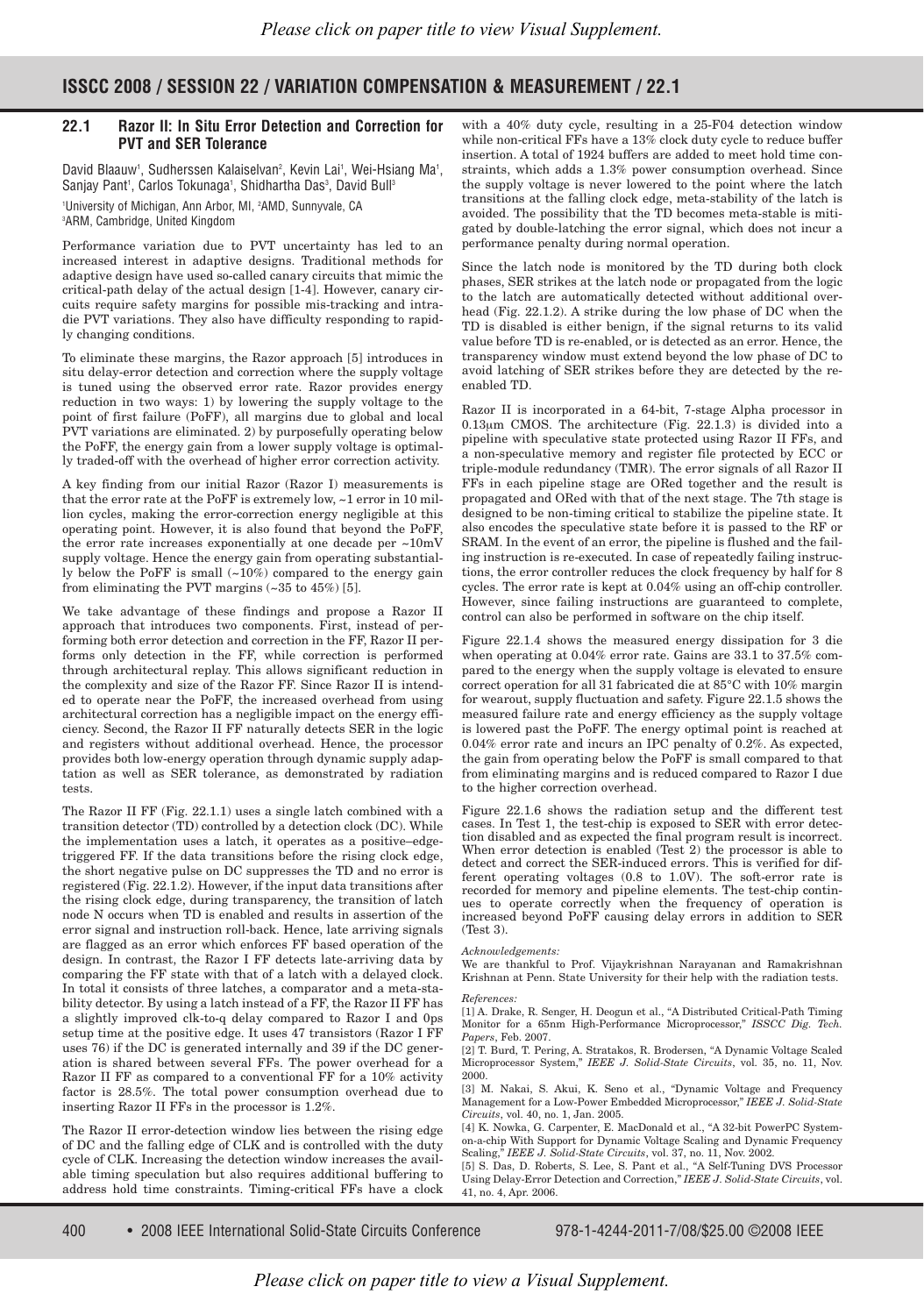

## DIGEST OF TECHNICAL PAPERS • 401

**22**